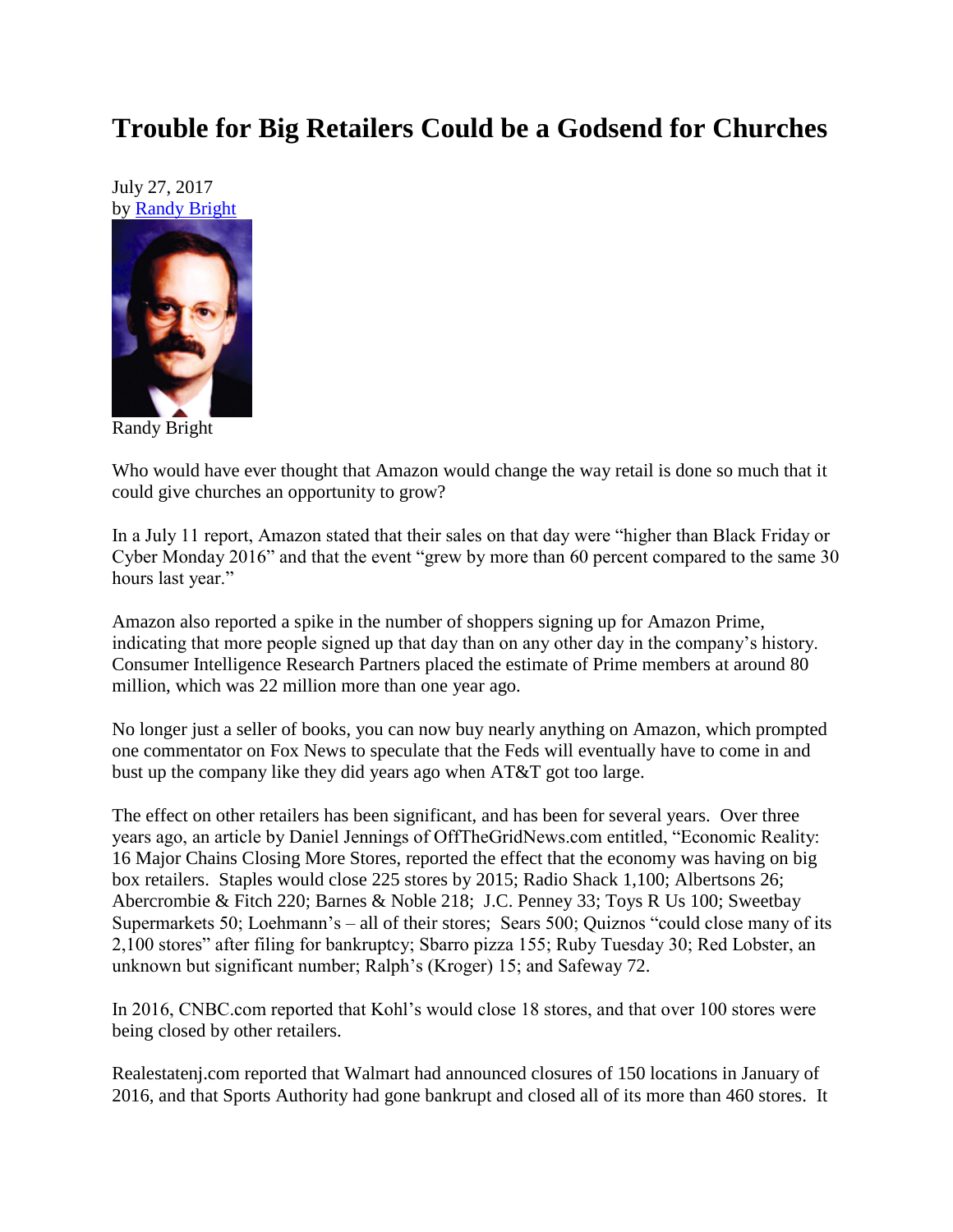also reported that Macy's had announced it would close 100 of its department stores, and that there was only small interest in the vacant properties, mainly by "off-price retail and dollar stores".

Time.com reported in April of 2016 that there would be a total of about 2,500 store closures during 2015-2016.

Just last week, weareiowa.com reported that Sears would be closing 8 more locations, that K-Mart would be closing 35, and that Sears had not turned a profit since 2010.

Though the economy has been steadily improving, the closings are still occurring. Granted, these closings are not entirely due to Amazon. The economy and a widely changing demographic in the way people like to shop has caused many retail giants to rethink how they do business. Amazon was apparently the first to recognize this trend, or at least the first that was capable of selling its products without physical locations.

Many, if not most, big box retailers are left with a problem that looms nearly as large as losing their customer base: what to do with 40,000-square-foot buildings that are vacant and costly to maintain and insure while seeking a buyer.

Communities don't like seeing vacant big box stores, especially if they are essentially abandoned by their owners, left to be overgrown with weeds, covered with trash, and a "for lease" sign that becomes faded after years in front of the property.

Municipal government especially don't like seeing them, since vacancies tell prospective employers that if the community is not strong enough to support these stores, perhaps they aren't what their companies need in the communities where they locate.

With this giant inventory of buildings available, churches have a great opportunity to expand their facilities quicker and for less money than if they were to build brand new facilities, and to improve their communities as well.

Big box stores typically have the components needed for a church: large open spaces for a place of assembly to worship, sprinkler systems, large parking lots and sometimes commercial kitchen facilities.

But herein lies the rub – communities often don't want churches to take over these properties because of what it does to the tax base, so churches that do try to do so may find themselves in a difficult legal battle as they seek to obtain re-zonings and building permits, or even community resistance.

This is where creativity comes in, or as President Trump would say, it's the "art of the deal." As the list of closing big box stores grows, there is more incentive than ever for communities to work with churches to take over these properties that will likely never see retail again.

©2017 Randy W. Bright